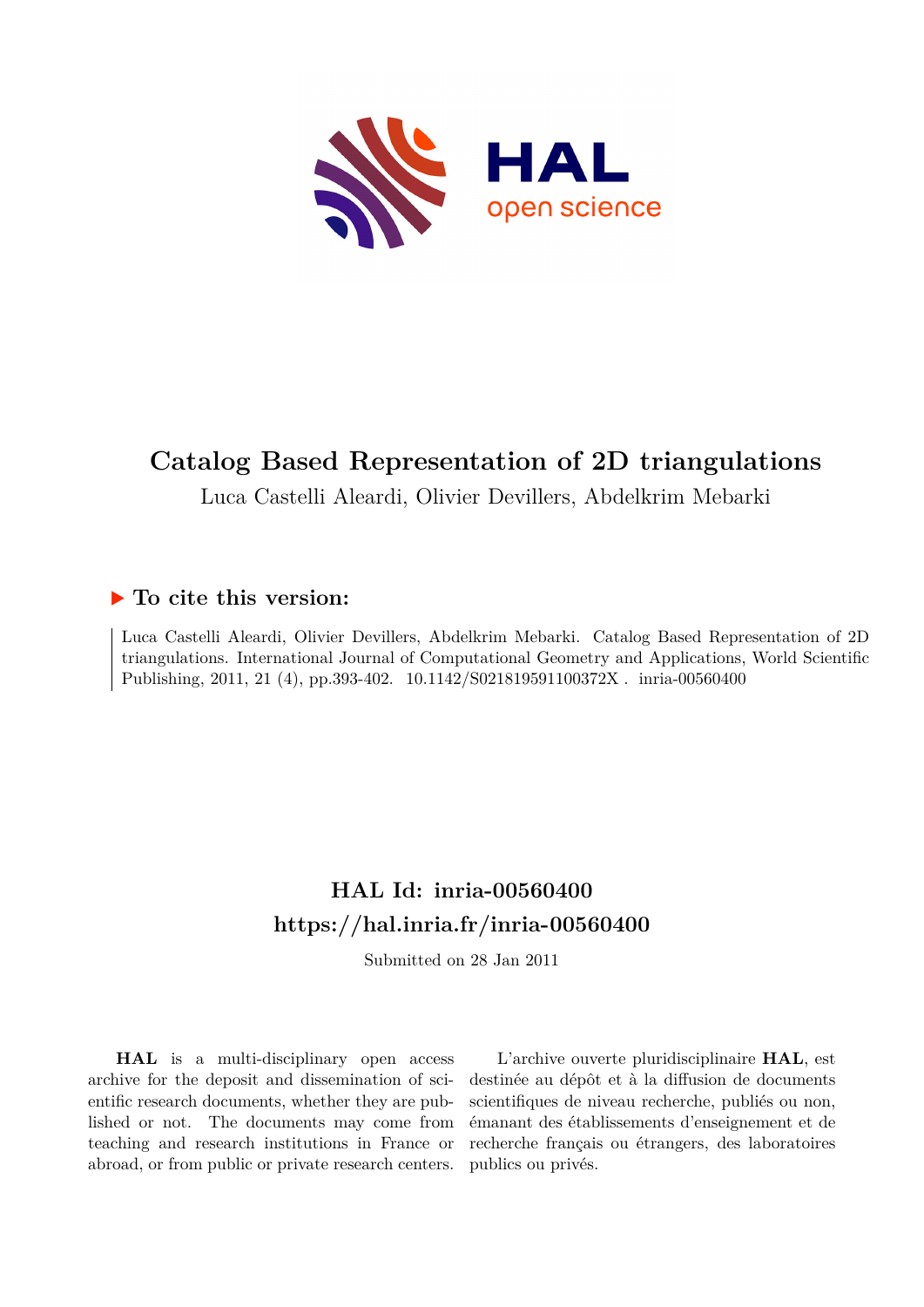# CATALOG-BASED REPRESENTATION OF 2D TRIANGULATIONS<sup>∗</sup>

Luca Castelli Aleardi † Olivier Devillers ‡

Abdelkrim Mebarki §

#### Abstract

Several Representations and Coding schemes have been proposed to represent efficiently 2D triangulations. In this paper we propose a new practical approach to reduce the main memory space needed to represent an arbitrary triangulation, while maintaining constant time for some basic queries. This work focuses on the connectivity information of the triangulation, rather than the geometric information (vertex coordinates), since the combinatorial data represents the main part of the storage. The main idea is to gather triangles into patches, to reduce the number of pointers by eliminating the internal pointers in the patches and reducing the multiple references to vertices. To accomplish this, we define and use stable catalogs of patches that are closed under basic standard update operations such as insertion and deletion of vertices, and edge flips. We present some bounds and results concerning special catalogs, and some experimental results that exhibits the practical gain of such methods.

## 1 Introduction

The triangulation is the basic data structure in a large spectrum of application domains, ranging from geometric modeling, to finite elements and interpolation schemes. This data structure has been widely studied from different points of view, and several schemes have been recently proposed for representing triangular meshes. One can use classical Half-Edge-Based representation[10], in which the triangulation is perceived as a set of half-edges. Each half-edge is represented at least with one of its incident vertices, the opposite half-edge, and the previous (or the next) half-edge in the same incident face. Moreover, each vertex stores a reference to an incident half-edge, which yields a global storage cost of  $19n$  references for a triangulation of n vertices. In the Face-Based representation[3], the key objects represented in the triangulation are its faces (triangles). Each face maintains references to its three vertices, and to its

<sup>∗</sup>This work has been supported by the french "Aci Masse De Donn´ees" Program, via the Geocomp Project, http://www.lix.polythechnique.fr/∼schaeffe/GeoComp

 $\dagger$ Laboratoire d'Informatique, École Polytechnique, 91128 Palaiseau cedex, France. amturing@lix.polytechnique.fr

<sup>‡</sup> INRIA, BP 93, 06902 Sophia Antipolis cedex, France. Olivier.Devillers@inria.fr

<sup>§</sup> INRIA, BP 93, 06902 Sophia Antipolis cedex, France. abdelkrim.mebarki@gmail.com. Currently Oran University, Algeria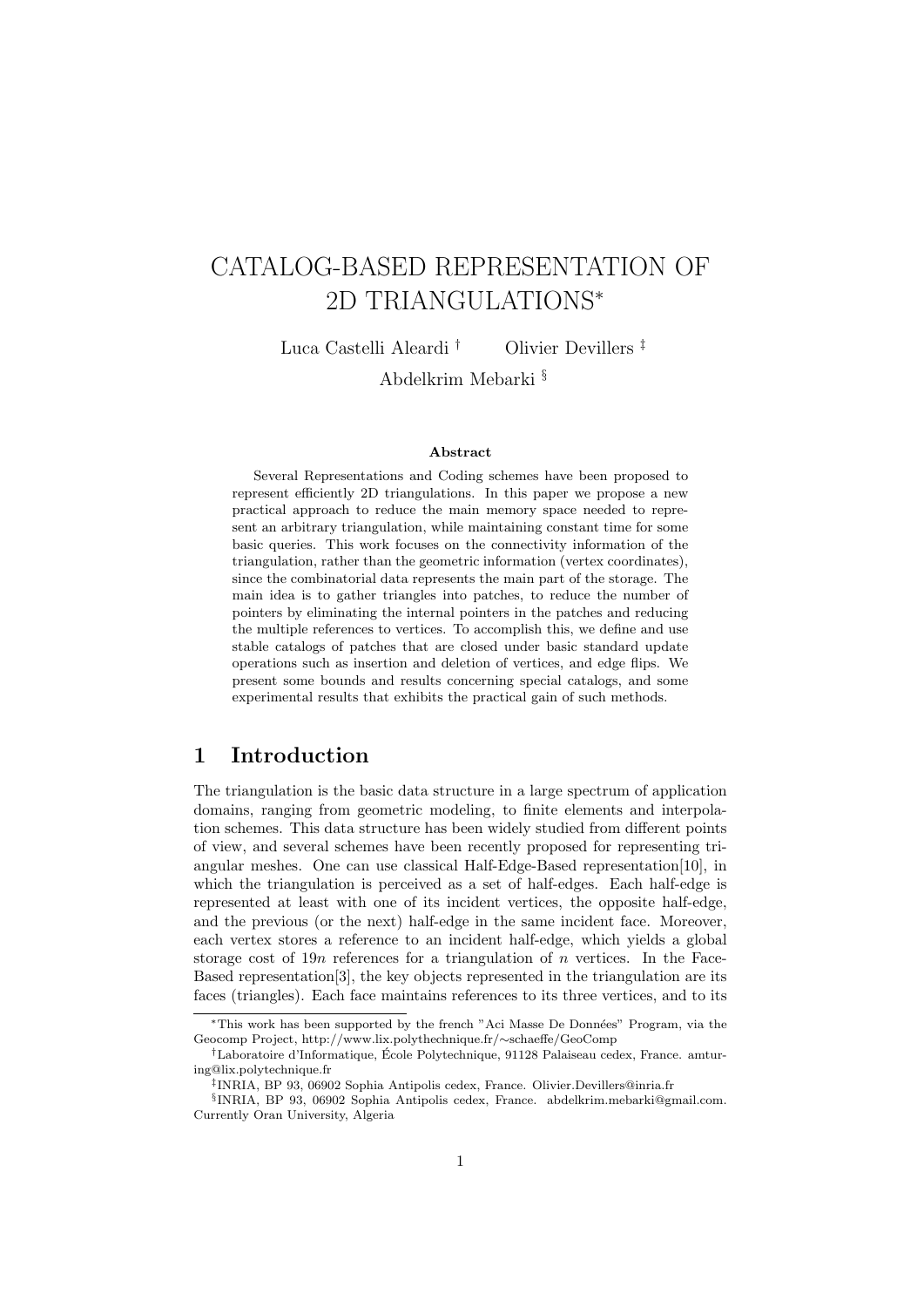

Figure 1: Representing triangulations using stable catalogs gathers triangles into patches to reduce multiple references : leftmost: The basic triangulation ; middle : The same triangulation coded using Quad-Triangle catalog ; rightmost : The same triangulation coded using 3-patches catalog.

three neighbors. In addition, each vertex maintains a reference of an incident face, hence representing a triangulation with n vertices requires  $13n$  references. These structures allow an efficient navigation over the triangulation: standard adjacency queries (visiting neighbors), and incident queries (testing incidence between faces, edges and vertices), are all supported in  $O(1)$  time.

From the encoding point of view, many solutions have been developed for compression purpose, mainly for triangular meshes. In this case, the triangulation is just implicitly encoded (hence there is no actual data structure), and there does not exist an efficient way to access to the stored data without uncompressing the whole code. From the information theory point of view, we know that representing an arbitrary planar triangulation requires 3.24 bpv (bits per vertex), and a linear time optimal encoding has been recently introduced[13] by Poulalhon and Schaeffer. On the practical side, several efficient compression schemes have been proposed, achieving very interesting bit rates, especially in the case of regular meshes[1]. Beyond the usual representation schemes (Half-Edge based and Face based), some compact representations were proposed to reduce the memory cost. Star vertices[9] is proposed by Kallmann and Thalmann. It is a Vertex-Based representation: each vertex handles a list of all of its adjacent vertices (the vertex stores the size of this list), resulting in  $6n$ references plus  $n$  integers (sizes of lists) to represent the whole triangulation. However, the internal structure no longer has an explicit representation of faces, and queries cost time is proportional to the degree of the involved vertex. In a recent work [7], Gurung and Rossignac recently propose a new compact data structure for triangle meshes requiring 6n references: their approach is based on the Corner Table representation and exploits a reordering of the triangles. This makes their structure essentially static and, moreover, the access operator to vertices requires more than constant time (the time is proportional to the degree of a vertex). Blandford  $et$   $al.[2]$  proposed a compact data structure for representing simplicial meshes, requiring in practice 40  $bpf$  (bits per face). The representation does admit an Edge-based or Vertex-based representation, providing basic update operations and standard local navigation between triangles (performing these operations takes  $O(1)$  time for the case of meshes with bounded vertex degree). To gain in memory, difference vertex labels are used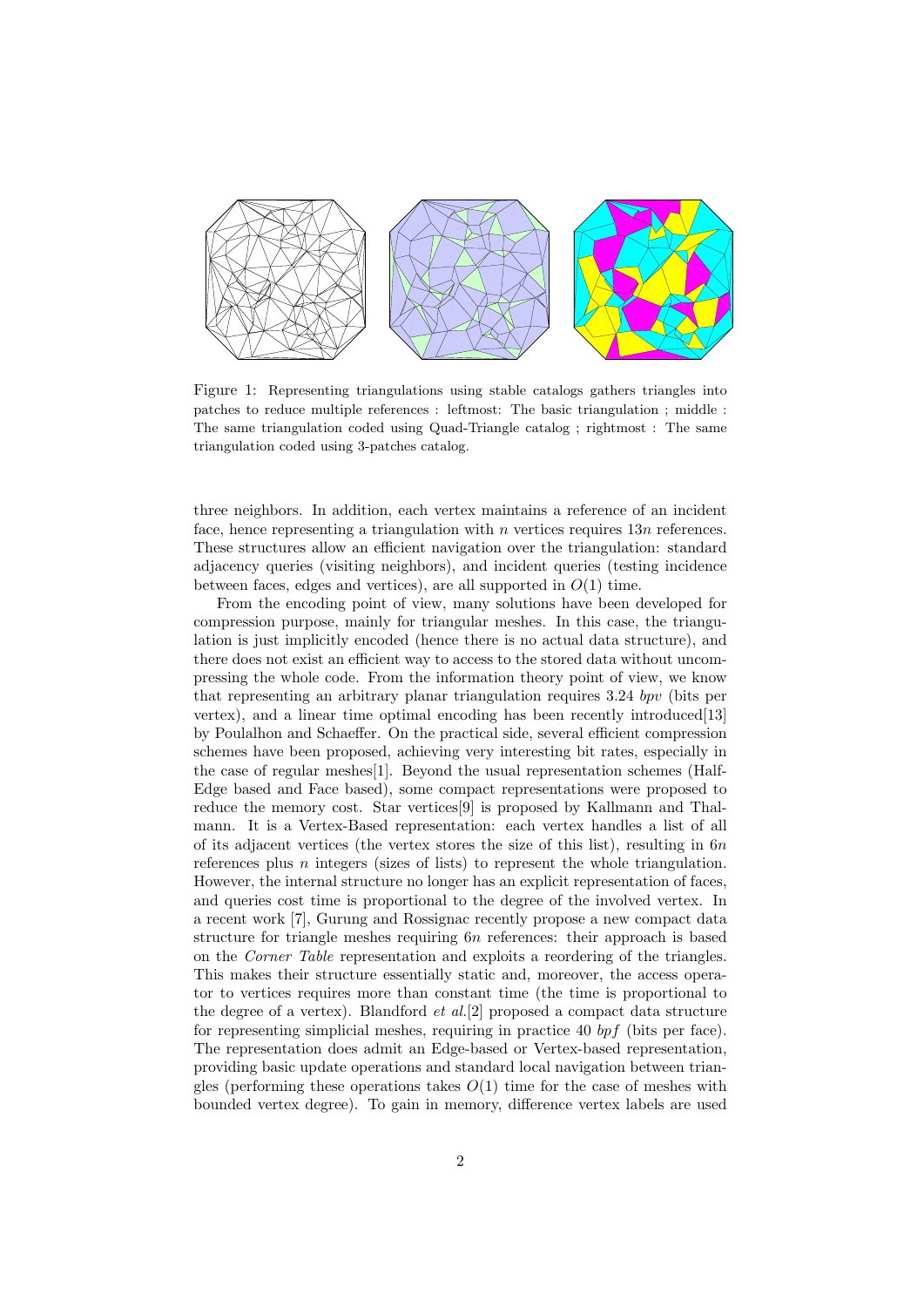instead of real pointers, and a preprocessing step consisting of relabelling vertices, for reducing the differences, is needed. This approach takes advantage of properties of graphs with small separators and require some assumptions on the input data.

## Paper's contribution

In previous papers, we have proposed an optimal way of representing a triangulation of n points using 3.24 n bits[5, 6], with an additional storage which is asymptotically negligible (in the case of a triangulation of a topological sphere; for the triangulation bounded by a polygon of arbitrary size the cost is 2.17 bits per triangle). The idea is to gather triangles in tiny patches of size between  $\frac{\log n}{12}$  and  $\frac{\log n}{4}$ , and to introduce a graph of patches to describe adjacency relations between them. Each patch is then represented by a reference to a catalog, consisting of all different tiny patches of size less than  $\frac{\log n}{4}$ . The whole size of all references to the catalog gives the dominant term of  $3.24$  bpv, while the representation of the graph of patches requires a negligible amount of space. Unfortunately this negligible term is of the form  $O\left(n\frac{\log\log n}{\log n}\right)$  with some nonnegligible constant which makes the approach essentially of theoretical interest. Nevertheless, the general idea is interesting and can be used in practice with some simplifications and this is the object of the present paper, which presents some non-asymptotical results based on the two following remarks:

1– Even if not negligible, the incidence graph of patches is still smaller than the incidence graph of original triangles, allowing to reduce the memory requirements.

 $2-\frac{\log n}{12}$  is very small  $\left(\frac{\log 70 \, \text{billions}}{12}\right) = 4$  it would be interesting to study in detail the composition of small fixed catalogs suitable for our purpose.

In the sequel we propose some catalogs and evaluate in detail the amount of storage needed for representing triangulations using this approach. The implementation shows that the expected improvements are actually obtained in practice.

## 2 Definitions

A Catalog C is a collection  $\{t_1, \ldots, t_p\}$  of planar triangulations with a simple boundary of arbitrary size, called *patches* (the  $t_i$  are called *tiny* triangulations in previous papers $[5, 6]$ . A *stable catalog* for a given operation is a catalog, where the result of each update operation applied to a triangulation formed by one or several patches of the catalog is either included in the catalog, or decomposable (within a restricted neighborhood) to some elements of the catalog. The interest of such a catalog is that a triangulation  $\mathcal T$  could be represented with a disjoint union of patches in  $\mathcal{C}$ :  $\mathcal{T} = \bigcup_{j \in J} t_{j_i}$   $(1 \leq j_i \leq p)$ . Examples of stable catalogs are shown in Figure 2. A catalog C is minimal if no patch  $t_i$  can be obtained as the disjoint union of other patches in  $\mathcal{C}$ .

In this paper, we aim to support the insertion/deletion of degree-3 vertices and the edge flip as update operations.

Now one may ask, given a parameter k, how to find a minimal catalog  $\mathcal C$ whose patches have each at least  $k$  triangles. We may proceed as follows: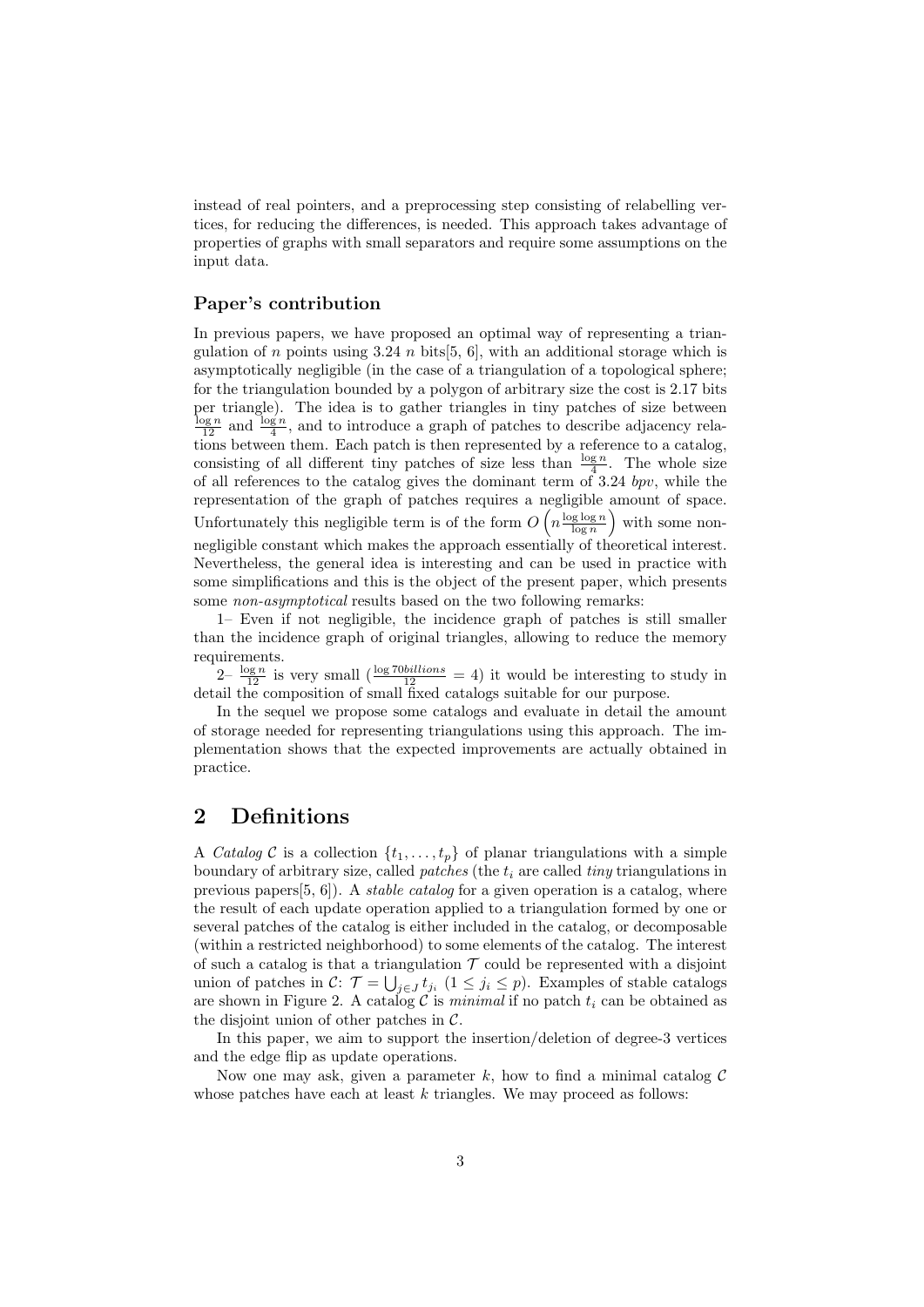

Figure 2: Five stable catalogs for the elementary operations: insertion and deletion of degree-3 vertex and edge flip. (1) The trivial catalog with only one triangle  $C_1$  (2) Triangle-Quad catalog  $C'_1$  (3) The minimal catalog with at least 2 triangles/patch  $C_2$ (4) A non-minimal catalog with at least 2 triangles/patche  $\mathcal{C}'_2$  (5) The minimal catalog with at least 3 triangles/patch  $\mathcal{C}_3$ .

Firstly, the catalog should contain all of the patches with  $k$  triangles. Also, it includes all of the combinations with between  $k + 1$  and  $2k - 1$  triangles, since there is no way to represent a triangulation containing less than  $2k - 1$ triangles with only patches of  $k$  triangles. Then, we have to investigate all of the configurations produced when applying an update operation on the patches of the catalog. Whenever we obtain a configuration that is not decomposable into elements of the catalog  $C$ , we add it to  $C$ .

## 3 Simple Catalogs

In this section we present some simple catalogs, provided with upper bounds on the memory requirements of our structure, based on basic combinatorial assumptions. The first trivial catalog  $C_1$  is just composed of one triangulation having a single triangle and yields to the usual representation using  $13n$  references.

### 3.1 The Triangle-quad catalog

The first non-trivial catalog  $\mathcal{C}_1'$  is composed of two basic elements: triangles and quadrangles. It is clear that  $C_1'$  is stable for the update operations considered above, but not minimal.

The triangulation is then represented by two sets, one storing the list of triangles, and one for the quads. The triangle representation remains unchanged: 6 references are required (3 for vertices and 3 for neighbors). For each quadrangle only 4 references to vertices and 4 to neighbors are needed, which makes save 2 references over each triangle converted into a quadrangle. The way of a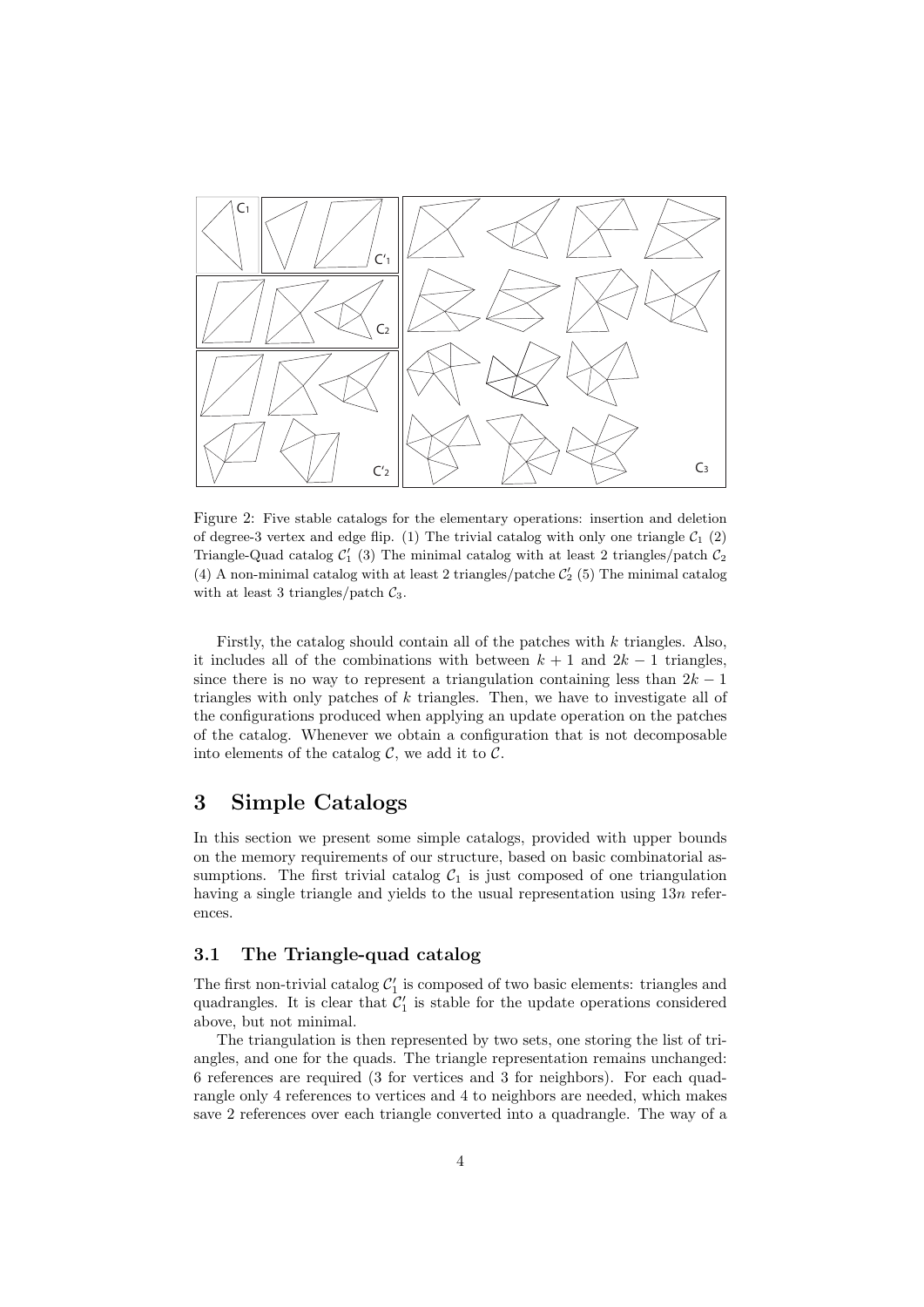quad is triangulated may be implicitly represented by numbering the vertices in the quad, i.e. by convention the quad diagonal always join vertices 1 and 3.

The gain in space is then proportional to the number of constructed quadrangles. The maximum we can obtain is  $9n$  references for a triangulation of n points (for a quadrangulation). However, it is not always feasible to construct a triangulation only with quadrangles.

#### 3.1.1 Static representation

In the static case we assume that the triangulation is entirely constructed: it only remains to get a partition into patches (as triangles and quads), as required by our scheme. Several approaches have been proposed to convert triangulations to quadrangulations[8, 14], or create a quadrangulation from an input set of points[15]. In general, there is no obvious way to guarantee that an arbitrary triangulation could be converted to a quadrangulation. This is even impossible in some cases (when the size of the boundary is odd for example[4]). Nevertheless, it is always possible to convert a triangulation of a topological sphere to a quadrangulation, since Petersen's theorem[12] guarantees that each 3-regular bridgeless connected graph has a complete matching. Using this theorem on the dual graph gives that all triangles can be gathered in quadrangles.

#### 3.1.2 Dynamic representation

In the dynamic case we allow update operations on the triangulation, namely vertex insertion/deletion and edge flip. To keep the update time constant, we require that the subdivision of patches is decided locally which prevents us from using the static result.

**Lemma 1** Let be  $\mathcal{T}$  a planar triangulation with n vertices. Then an explicit Face-based representation using triangles and quads requiring less than 10.6n references can be maintained dynamically.

**Proof.** We may assume we are given a decomposition of  $\mathcal T$  such that there is no pair of adjacent triangles (since adjacent triangles can be gathered to form a quadrangle). This property can easily be maintained under the update operations, indeed after each update, we verify locally the neighbors of each involved triangle and if another triangle is found we create a quad (more details can be found in [11]).

Let t and q denote respectively the number of triangles and quadrangles in the decomposition of  $\mathcal{T}$ , and b denote the number of edges on the boundary. The total number of original triangles in  $\mathcal T$  is

$$
2n - b - 2 = t + 2q.\t\t(1)
$$

The number edges of  $\mathcal T$  is known to be  $3n-3-b$  so

$$
3n - b - 3 = e_{int} + e_{tr/quad} + e_{quad/quad}
$$
\n
$$
(2)
$$

where  $e_{int}$  is the number of edges internal to a quadrangle (diagonals),  $e_{tr/quad}$ is the number of edges shared by quadrangles and triangles, and  $e_{quad/quad}$  is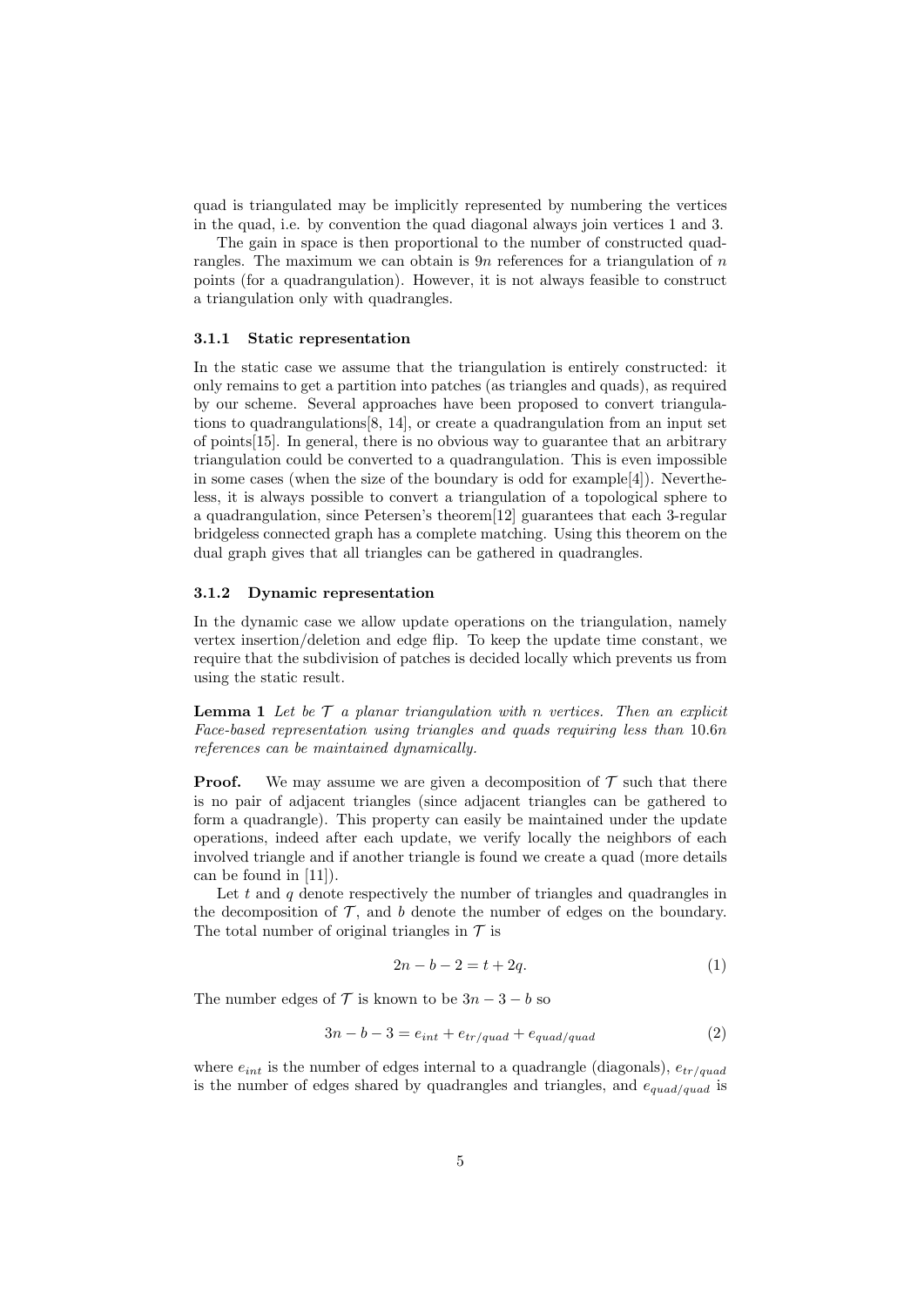the number of edges shared by two quads; since triangles are not adjacent, there is no other kind of edges. We have  $e_{int} = q$  and  $e_{tr/quad} = 3t$ , thus

$$
e_{quad/quad} = 3n - 3t - q - 3 - b \ge 0.
$$
 (3)

Using 1 and 3, we get the following:

$$
q > \frac{3}{5}n - \frac{2}{5}b + \frac{3}{5}.\tag{4}
$$

That means that we have at most  $\frac{4}{5}n - \frac{1}{5}b - \frac{6}{5}$  triangles. When the boundary size is small compared to  $n$ , the triangulation can be represented with about  $\frac{53}{5}n = 10.6n$  references, instead of 13n in the basic representation, inducing a saving of 19%.  $\Box$ 

#### 3.1.3 On the size of references

In the classical representation there are  $2n$  triangles and n vertices; hence, a vertex reference needs  $\log n$  bits and a triangle reference  $1 + \log n$  bits. For neighboring relation between triangles, we may want to add to the reference an index in  $\{0, 1, 2\}$  to be able to find easily the reciprocal references; this yields to an  $3 + \log n$  bits cost per reference. For a triangulation represented with the triangle/quad catalog described above, we have  $t \leq \frac{4}{5}n$  and  $q \leq n$ ; hence, a triangle or quad reference use  $\log n$  bits, but we must add to it one bit to decide if it is a triangle or a quad, and 2 bits for the reciprocal references as previously. All together a face reference cost  $3 + \log n$  bits in both cases.

## 3.2 Catalog with at least 2-triangles per patch

#### 3.2.1 Stable catalog

First, we consider the minimal catalog  $C_2$  with at least 2 triangles per patch. This catalog is drawn in Fig. 2. In a representation using  $C_2$ , it is plain to observe that the number of patches is at most  $n$  and that we save at least two references per triangle going from the usual 13n references to 9n references and saving 31% of the memory.

**Lemma 2** Let be  $\mathcal{T}$  a planar triangulation with n vertices. Then an explicit Face-based representation using the minimal stable catalog  $C_2$  requiring less than 8.5n references can be maintained dynamically.

**Proof.** We may assume we are given a decomposition of  $\mathcal T$  such that there is no quadrangle adjacent to more than two other quadrangles.

In fact, if a quadrangle is adjacent to three other quadrangles, two of them have to be incident to a vertex reached by a diagonal (Fig 3). Hence, we can construct a pentagon using these quadrangles.

This property can be easily maintained under the update operations. Indeed, after each update, we verify locally the neighbors of each involved quadrangle and construct the maximum number of pentagons we can do.

Let q,  $p$  and  $h$  denote respectively the number of quadrangles, pentagons, and hexagons in the decomposition of  $\mathcal{T}$ , and b denote the number of edges on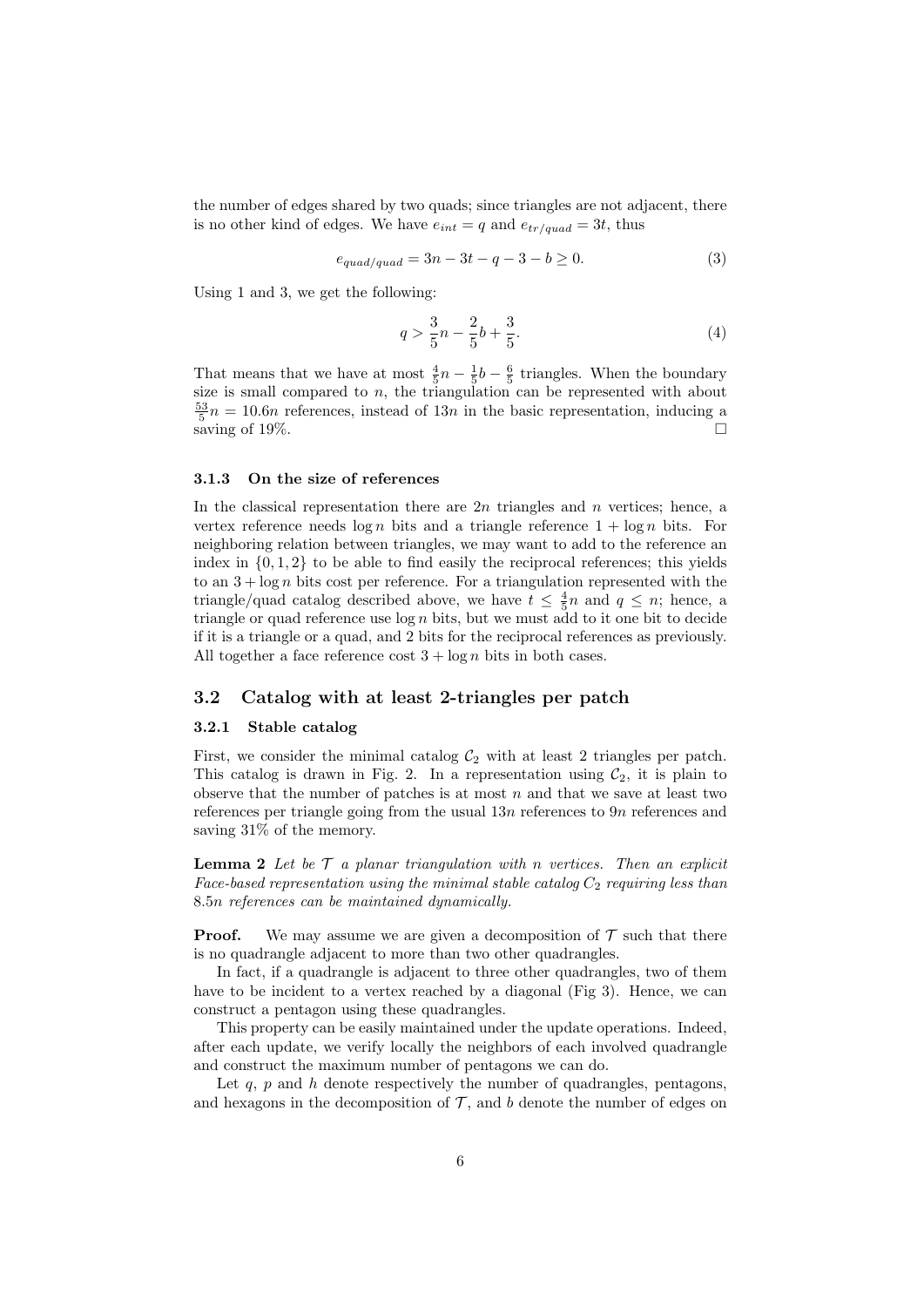

Figure 3: Pentagons can be constructed when a quadrangle has two adjacent quadrangles incident to a vertex reached by a diagonal.

the boundary. To obtain the worst storage case, we consider that there is no hexagon in the triangulation. The total number of triangles is

$$
2n - b - 2 = 2q + 3p.
$$
 (5)

The number of edges is known to be  $3n$ , and is equal to

$$
3n - b - 3 = e_{int} + e_{quad/quad} + e_{rem}, \tag{6}
$$

where  $e_{int}$  is the number of edges internal to the quadrangles and pentagons, (diagonals); and  $e_{rem}$  is the sum of the edges shared by the pentagons and those between pentagons and quads.

Since there are not three quadrangles adjacent to the same quadrangle,  $e_{quad/quad}$  is bounded by  $2q/2$ , and hence  $e_{rem}$  is at least  $2q$ , thus :

$$
e_{rem} = 3n - 2q - 2p - b - 3 \ge 2q. \tag{7}
$$

Using 5 and 7, we get

$$
p > \frac{1}{4}n - \frac{1}{4}b - \frac{1}{4}.
$$
\n(8)

That means that we have at most  $\frac{5}{8}n - \frac{7}{8}b - \frac{5}{8}$  quadrangles. The triangulation can be represented with  $\frac{17}{2}n = 8.5n$  references, instead of 13n in the basic representation, inducing a saving of 35%.  $\Box$ 

#### 3.2.2 Other catalog

An alternative is to use catalog  $C'_2$  described on Fig. 2 which is not minimal. In a way similar to what we have done with  $C_1$ , we can require that two quads are not adjacent. This is feasible since any two adjacent quadrangles can be converted into a hexagon. In this case (assuming that there is no hexagons in the worst case) we cannot get more than  $\frac{5}{11}n$  quadrangles. On the other hand, we have at least  $\frac{4}{11}n$  pentagons, which yields, in the worst case, a storage cost of  $\frac{91}{11}n = 8.27n$ , corresponding to a gain of 36% over the basic representation (using the same counting argument as before).

#### 3.2.3 On the size of references

For  $\mathcal{C}'_2$  there is less than  $\frac{1}{2}n$  faces of each kind, and thus  $-1 + \log n$  bits to refer to a face. We need some additional bits to distinguish the kind of the neighbor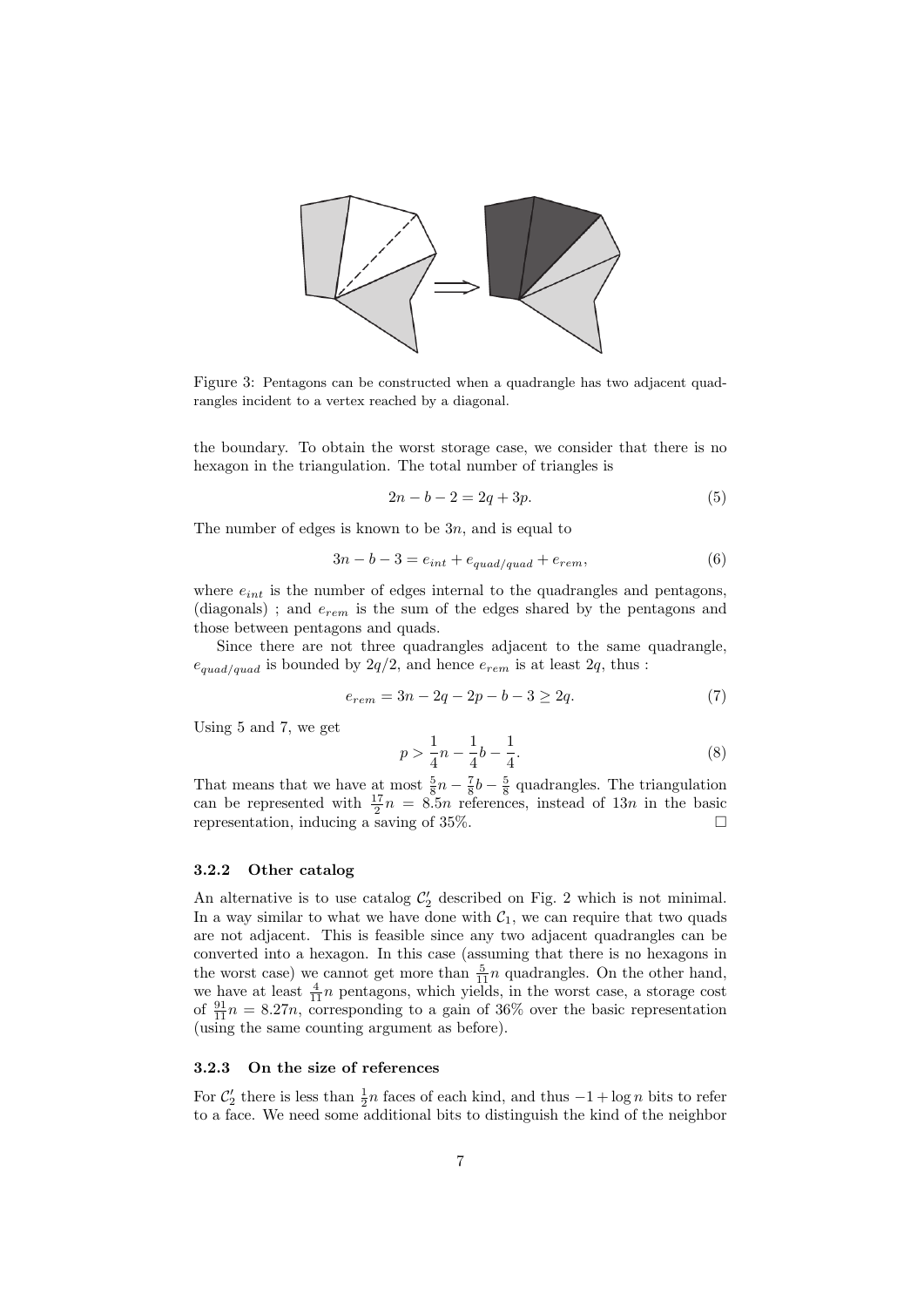(quad, pentagon or hexagon) and the index of the edge of it. Thus we have  $4 + 5 + 6 = 15$  cases which can be distinguished with 3 bits yieldings again to a face reference of  $3 + \log n$  bits. For  $C_2$  the number of quads is less under control and we need to use  $4 + \log n$  bits per face reference.

### 3.3 Minimal catalog with at least 3-triangles per package

Fig. 2 shows the minimal stable catalog  $C_3$  for the update operations with no less than three triangles per patch. This catalog contains triangulations having between 3 and 7 triangles, whose boundary has size between 5 and 9. Heptagons, octagons and enneagons are represented respectively with 14, 20 and 24 references. This produces respectively gains of  $\frac{16}{5}$ ,  $\frac{10}{3}$  and  $\frac{24}{7}$  over each triangle converted into one of these patches. The worst case cost for this catalog occurs when all the patches are pentagons. In this case, the global storage cost of the triangulation is  $\frac{23}{3}n = 7.67n$  references, which is equivalent to 41% gain in memory space over the basic representation.

## 4 Experimental Results

We have implemented the trivial catalog  $C_1$ , the quad-triangle catalog  $C_1'$ , and the minimal catalog including patches having at least 2 triangles per patch  $\mathcal{C}_2$ . The experimental results shown in Table 1 are obtained by computing the Delaunay triangulation, from uniform random distributions of points, adopting an incremental algorithm. The triangulation is built incrementally, and the patches are created in the same way. The Delaunay property is maintained by propagating flips from the new inserted point. An optimization step is performed after each insertion operation for the two catalogs  $C'_1$  and  $C_2$ : We look for adjacent triangles to be converted into quadrangles for  $C_1$ , and for quadrangle strips that could be converted into pentagons or hexagons, in order to reduce the number of quadrangles and pentagon strips and thus to maximize the number of hexagons, for  $C_2$ .

In term of software engineering, the use of catalogs to code triangulations requires some intermediate levels between the storage level (containing the real objects of the catalog which are elements of the catalog) and the user level (in which only logical faces appear). In the case of  $C_2$  catalog, the Triangulation is a quadruple container: the first one is for vertices; the second one is for quadrangles; the third one is for pentagons; and the fourth one is for hexagons. At a higher level, the user manipulates faces, that are triangles, without worrying about the internal representation. These details affect the time processing of the triangulation in both steps: construction and manipulation (more details are given in [11]).

## 5 Conclusion

In this paper, we have proposed a new representation for triangulations inspired from previous theoretical work[6]. We describe several catalogs of tiny patches that are stable under relevant update operations which can be used as patterns to recognize in the triangulation. This allows us to avoid representing the details of the connectivity inside a patch (since they are common to all patches of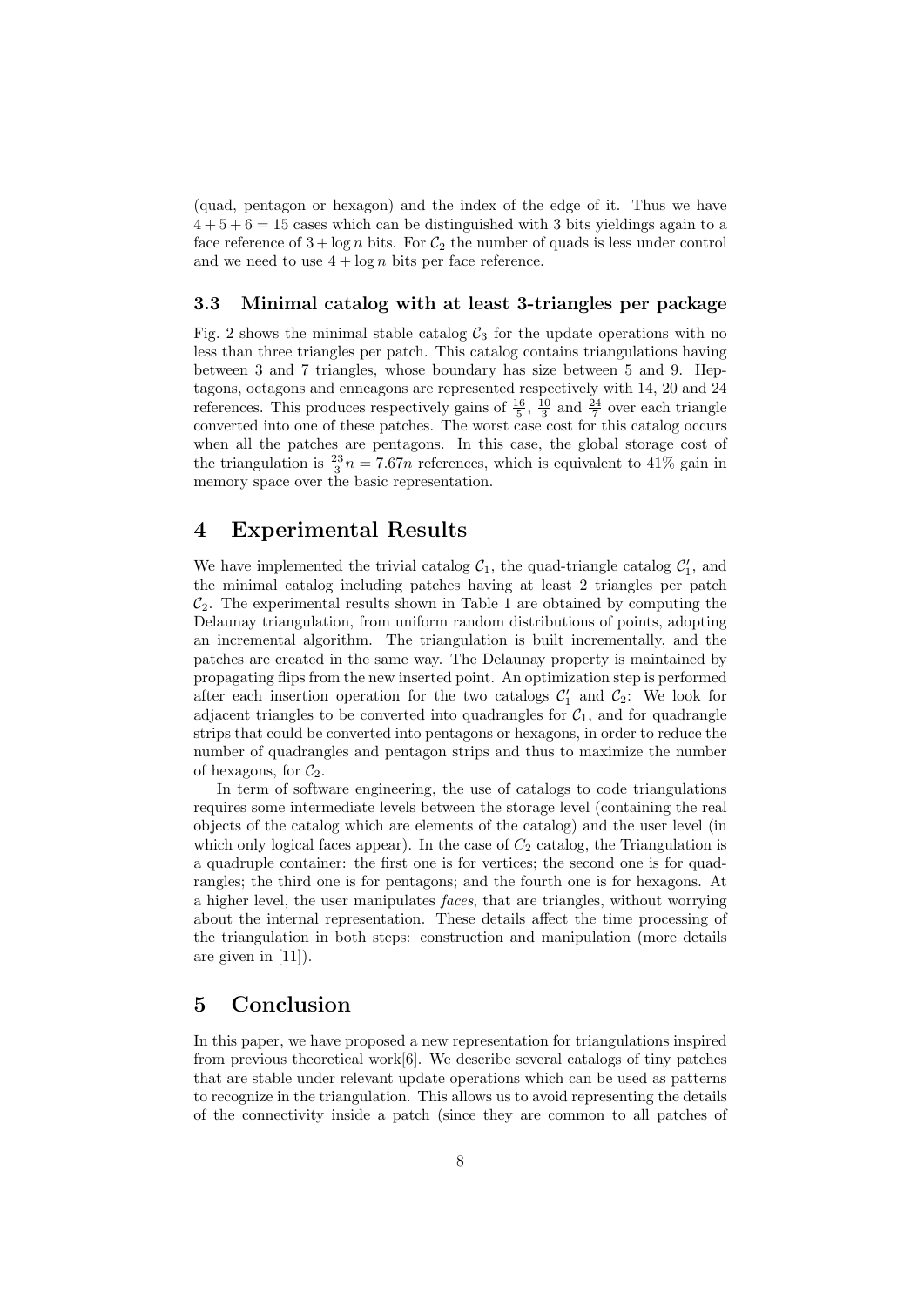| 10M of points          |        |        |              |          |              |
|------------------------|--------|--------|--------------|----------|--------------|
| (20M of triangles)     |        |        |              |          |              |
| Catalogs               | $C_1$  | $C_1'$ | $C'_1$ with  | $C_2$    | $C_2$ with   |
|                        |        |        | optimization |          | optimization |
| Triangles              | 100%   | 40%    | 14%          |          |              |
| Quadrangles            |        | 60%    | $86\%$       | 60%      | 24%          |
| Pentagons              |        |        |              | 32\%     | 35%          |
| Hexagons               |        |        |              | 8%       | 41\%         |
| Minimal connectivity   |        |        |              |          |              |
| saving $(\%)$          |        |        | 19%          |          | 35%          |
| Effective connectivity |        |        |              |          |              |
| saving $(\%)$          |        | 19%    | 27%          | $35\%$   | 40%          |
| Memory                 | 578 Mb | 480 Mb | 442 Mb       | $402$ Mb | 376 Mb       |
| Total memory           |        |        |              |          |              |
| saving $(\%)$          |        | 17\%   | 24%          | 31\%     | 35%          |
| Timing                 | 125 s  | 382s   | 626 s        | 393s     | 939 s        |

Table 1: First lines show the percentage of triangles belonging to each kind of triangulation in the catalog. The minimal connectivity saving is the one computed in 3. The effective connectivity saving uses the actual use of the catalog. The total memory saving refers to the memory used by the program.

the same kind, and thus represented only once). The previous work[6] was theoretically optimal but quite far of a practical application since it was very complicated to implement and since the asymptotic optimal behavior is reached for highly unrealistic size of triangulation. This work gives practical analysis and experimental evidence that a simplified version of this work allows one to reduce significantly the storage needed allowing a trade-off between time and space needed by a triangulation.

## References

- [1] P. Alliez and C. Gotsman. Recent advances in compression of 3d meshes. In N. Dodgson, M. Floater, and M. S. Springer-Verlag, editors, Advances in Multiresolution for Geometric Modelling, pages 3–26. Springer-Verlag, 2005.
- [2] D. K. B. G. E. Blelloch D. E. Cardoze C. Kadow. Compact representations of simplicial meshes in two and three dimensions. Internat. J. Comput. Geom. Appl., 15:3–24, 2005.
- [3] J.-D. Boissonnat, O. Devillers, S. Pion, M. Teillaud, and M. Yvinec. Triangulations in CGAL. Comput. Geom. Theory Appl., 22:5–19, 2002.
- [4] P. Bose and G. Toussaint. Characterizing and efficiently computing quadrangulations of planar point sets. Comput. Aided Geom. Des., 14(8):763-785,1997.
- [5] L. Castelli Aleardi, O. Devillers and G. Schaeffer. Succinct representation of triangulations with a boundary. In Proc. of WADS 2005, p. 134-145, 2005.
- [6] L. Castelli Aleardi, O. Devillers and G. Schaeffer. Succinct representations of planar maps. Theoretical Computer Science, 408:174–187, 2008.
- [7] T. Gurung and J. Rossignac. SOT: compact representation for tetrahedral meshes. In Proc. of Symp. on Solid and Physical Modeling, p. 79-88, 2009.